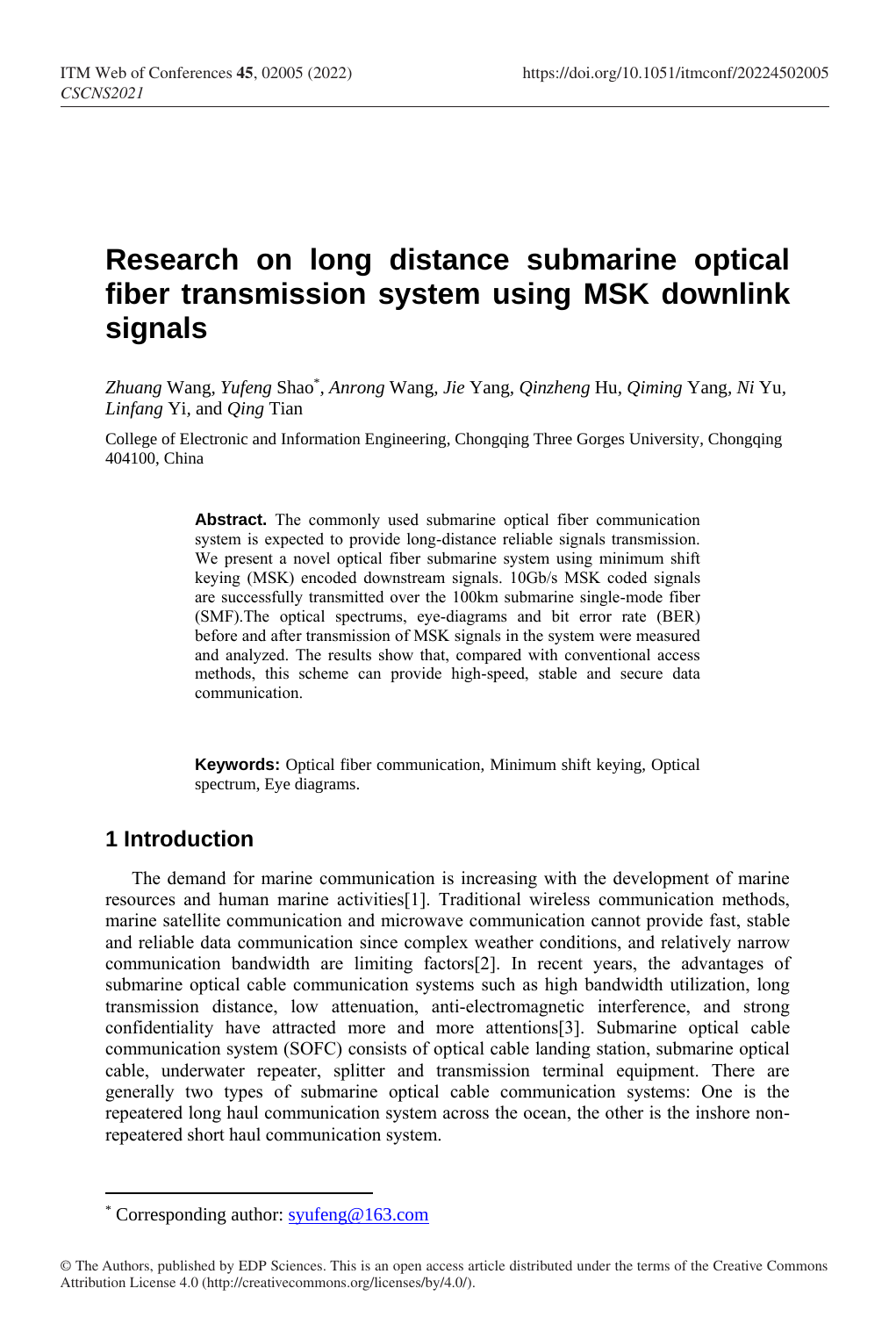As we know, a few advanced modulation formats make the optical cable communication system have higher spectrum efficiency, a higher tolerance for fiber dispersion and nonlinearity[4]. These new formats include differential phase shift keying (DPSK), continuous phase frequency shift keying (CPFSK), etc. Minimum shift keying (MSK) is a special case of CPFSK. The end phase of adjacent symbols is equal to the initial phase, which reduces the change of signal bandwidth caused by phase mutation and obtains greater dispersion, tolerance[5]. Various different external modulation schemes to generate optical MSK have been reported, Researchers used these methods to generate optical msk signals with higher bit rates[6-10].These schemes without the use of complex DSP, simplify the signal receiving and sending process, and reduce the cost of system construction.Therefore, it is very suitable for propagation in high-speed and high spectral efficiency submarine optical cable systems.

### **2 System model**

As shown in Figure 1, the transmitter of the system uses a pseudo-random bit sequence (PRBS) generator as the signal source. The generated random binary signal is input the MSK pulse generator to generate a 10Gbit/s MSK electrical signal. The signal is then divided into two paths as I and Q components. One dual-arm Mach-Zehnder modulator (DMZM) is driven by the electrical signal. A continuous wave (CW) signal with frequency of 193.1 THz is launched with a linewidth of 10 MHz into DMZM. The generated 10Gbit/s optical signals transmission over 100-km-long single mode fiber (SMF) and 20-km-long dispersion compensation fiber (DCF). DCF is used to compensate the dispersion accumulated over the length of the 100km SMF. The erbium-doped optical fiber amplifier (EDFA) is placed after SMF/DCF to compensating the transmission attenuation. Optical signals noise is filtered out by using a first-order optical Bessel filter (OBF) with bandwidth of 40Ghz. The optical signal detected by a PIN photo detector for optical-to-electrical conversion. A three-order Bessel low pass filter (LPF) with the cut-off frequency of 7.5 GHz is used for suppressing the electrical noise. The original data is restored by one MSK sequence decoder. Finally, bit error rate tester (BERT) is applied for evaluating system transceivers performance. compensation fiber (DCF). DCF is used to compensate the dover the length of the 100km SMF. The erbium-doped optical fi<br>placed after SMF/DCF to compensating the transmission attenua<br>e is filtered out by using a first-order



**Fig.1.** SOFC system using MSK downlink signals.

# **3 Results and discussion**

We evaluated the transmission performance of the system by analyzing the time domain diagrams, spectrum diagrams, eye diagrams and bit-error-rate (BER) curves. The time domain waveform before transmission as shown in Figure 2(a) and Figure 2(b). Figure 2(b) shows that the waveform of the received MSK signal has a slight distortion, and it is clearly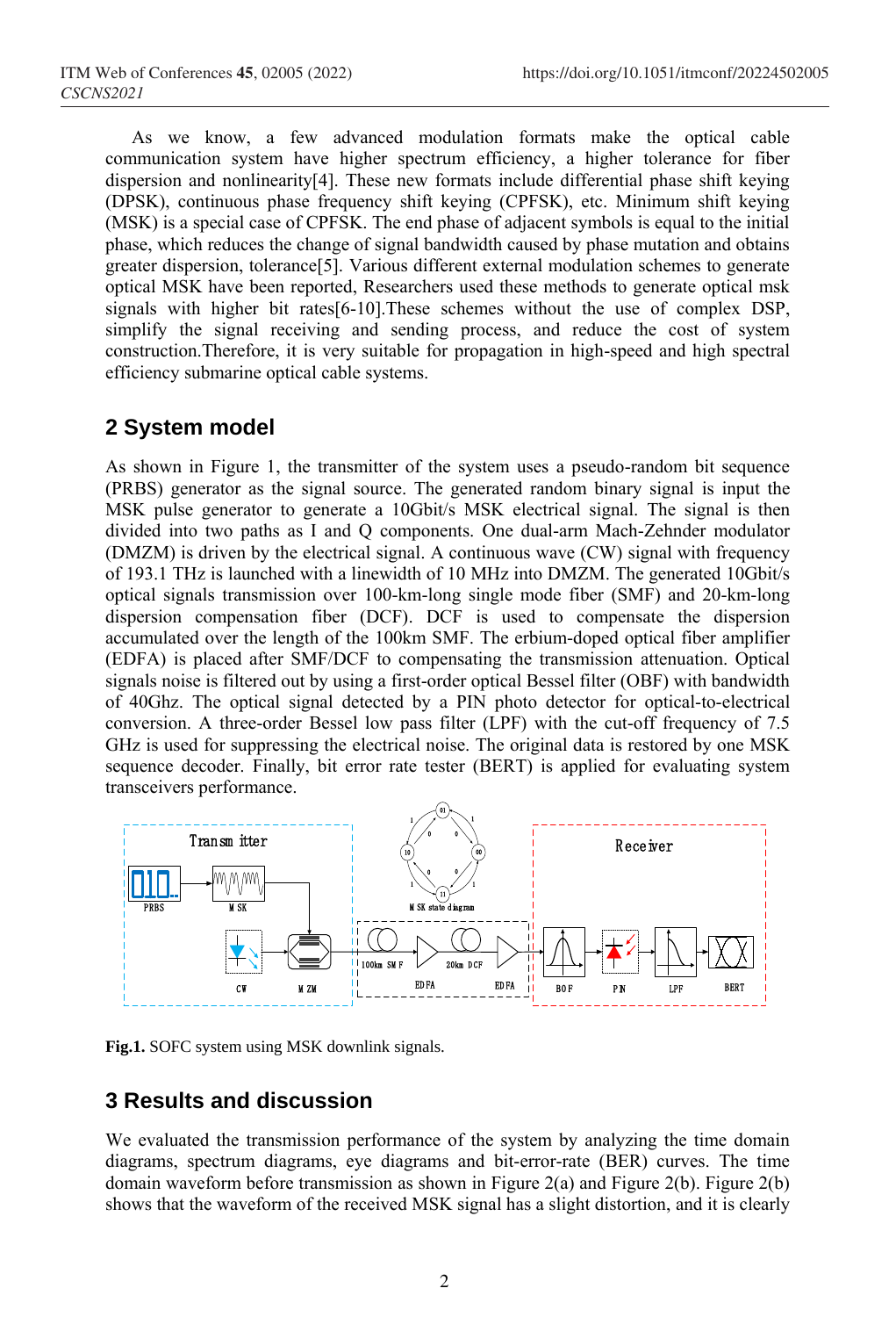to see that the transmitted and received signals have the same change curves. Figure 2(c) and Figure 2(d) show that the optical spectrums of the MSK optical signal before and after transmission, respectively. The peak power of the optical carrier almost have no loss because EDFA compensate the attenuation caused by the signal is transmitted in 100km fiber link.



**Fig.2.** (a) The time domain waveform before transmission; (b) The time domain waveform after transmission; (c) The optical spectrum before transmission; (d) The optical spectrum after transmission.

Figure 3 shows the curves of BER versus received power for MSK signals in back to back (BTB) case and after120-kmlong transmission. The sensitivity of the BTB receiver at BER  $10^{-9}$  is about -18.68 dBm. The inset (a) of figure 3 is the eye diagram of the MSK signal in the BTB case. The decreased signal power in the receiver is due to the transmission attenuation of the signal in the optical fiber link. The inset (b) of figure 3 shows the observed eye diagram of the MSK signal when the BER is measured after 120 km transmission. The eye diagrams in the figure clearly show that, since the use of DCF and EFDA to compensation dispersion and attenuation, even after 120 km, the received optical power is tolerable and the eye diagram is open enough, and the original signal can be restored. The intervalse is due to the<br>ink. The inset (b) of figure 3<br>ae BER is measured after 120<br>ow that, since the use of DCF<br>en after 120 km, the received<br>gh, and the original signal can<br>be shown in the original signal can<br> $\frac{$ 



**Fig.3.** BER performance of MSK signal; (a) The eye diagram in the back-to-back; (b) The eye diagram after transmission; (c) Q factor and 1-bit period relationship curve of back-to-back transmission; (d) IQ factor and 1-bit period relationship curve of after transmission.

Figure 3 (c) and (d) are the Q factor and 1-bit period relationship curves when the MSK signal is demodulated in the BTB case and after 120km fiber channel transmission,. It can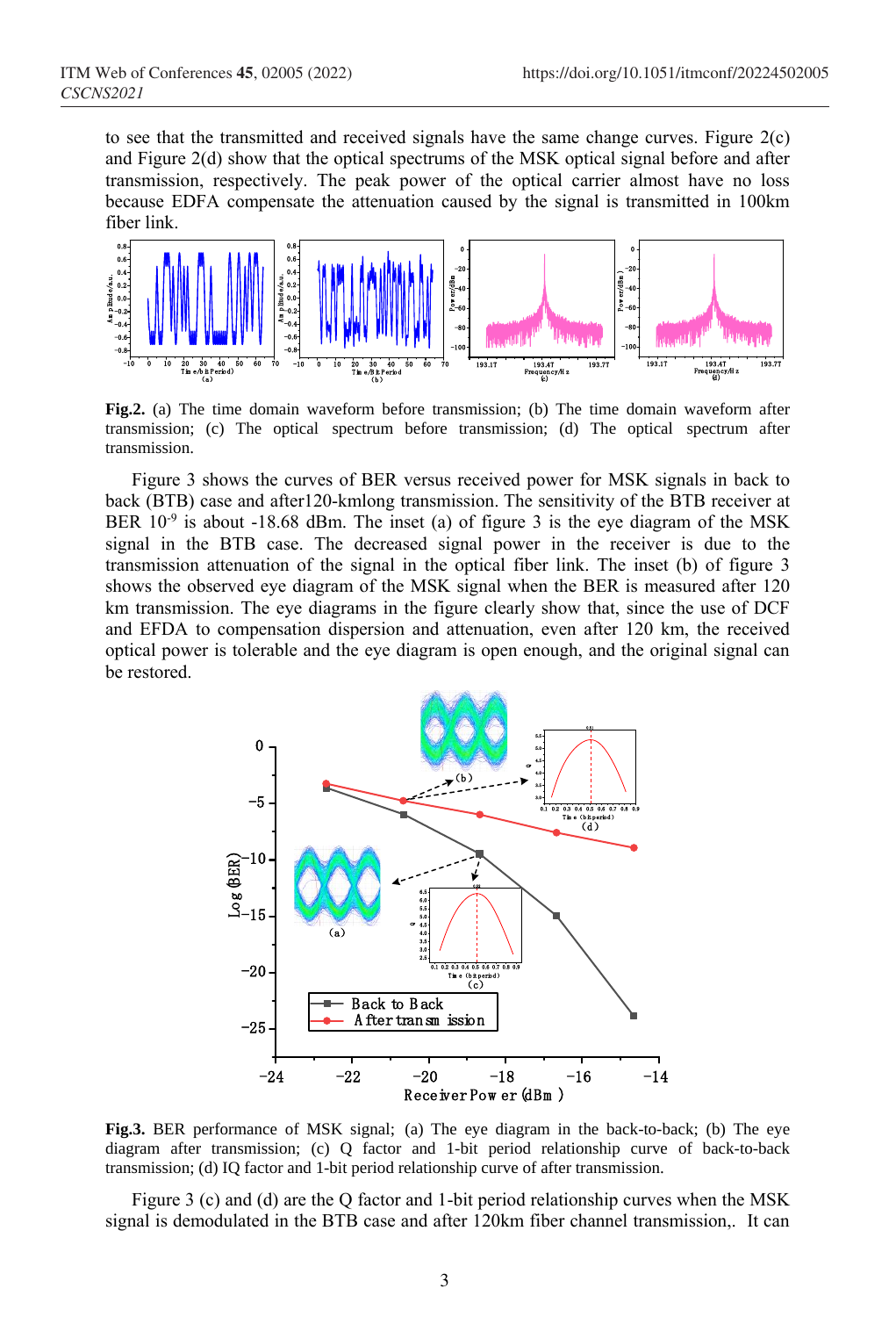be seen from the figures that the optimal demodulation decision points corresponding to the received signal are 0.52 bit and 0.51 bit respectively. There is an inevitable signal-to-noise ratio (OSNR) degradation during signals transmission. It is necessary to select the optimal demodulation decision point within the 1-bit signal period to achieve the best decision detection, so that the transmission data can be recovered better.

# **4 Conclusion**

In this article, we propose a novel submarine optical cable system using 10Gbit/s MSK optical signals to transmit and receive high-speed data over 120km optical fiber. We have evaluated the transmission performance of the system, obtained the time-domain waveforms, spectrums and eye diagrams characteristics before and after the MSK signal transmission, and analyzed the BER performance and the receiver sensitivity. This system omits the complicated DSP process, and in the future it is a potential long distance marine communication scheme.

This work is partially supported by the National Natural Science Foundation of China (61107064); Science and Technology Research Program of Chongqing Municipal Education Commission (KJZD-M201901201); Chongqing University Innovation Team Founding (KJTD201320); Chongqing Science and Technology Commission Foundation (cstc2018jcyjAX0038, cstc2016jcyjA0246); Chongqing Key Laboratory of Geological Environment Monitoring and Disaster Early-warning in Three Gorges Reservoir Area; Youth Project of Science and Technology Research Program of Chongqing Education Commission of China (KJQN201801227); Chongqing Three Gorges Reservoir Area Geological Environment Monitoring and Disaster Warning Key Laboratory Open Fund Major Project (ZD2020A0104); Science and Technology Research Program of Chongqing Education Commission of China (KJ1401005); Chongqing Three Gorges College Excellent Achievement Transformation Project (18CGZH03). Postgraduate scientific research innovation project of Chongqing Three Gorges University (YJSKY21015).

## **References**

- 1. Minghua Xia, Youmin Zhu, et al. The development status of marine communications and the challenges of the times[J]. Science in China: Information Science,2017, 47(06): 677-695.
- 2. Weigang Chen, Jinsheng Yang, et al. Overview of the latest developments in ocean communications (English) [J]. China Communications, 2012, 9(02): 31-42.
- 3. Gang Li, Zhipeng Xu, 2012.Application analysis of main offshore communication methods[J]. Science and Technology Information, (19): 100-101.
- 4. Hongyan Li, Jianhua Shen. PM-MSK modulation scheme adapted to ultra-high-speed optical communication systems[J]. Optical Communications Research, 2015, (02):18- 19+46.
- 5. Hongyan Li. Research on the key technology of high-speed optical communication system modulation[D]. Nanjing University of Posts and Telecommunications, 2015.
- 6. Ohm M, Speidel J. Optical minimum-shift keying with direct detection (MSK/DD)[C]. Optical Transmission, Switching, and Subsystems. International Society for Optics and Photonics, 2004, 5281: 150-161.
- 7. Mo, J, Dong, Y, Wen, Y, Takahashi, S, Wang, Y, Lu. Optical minimum-shift keying modulator for high spectral efficiency WDM systems[C]. In: 31st European Conference on Optical Communication,2005. ECOC, vol. 4, pp. 781–782 (2005).